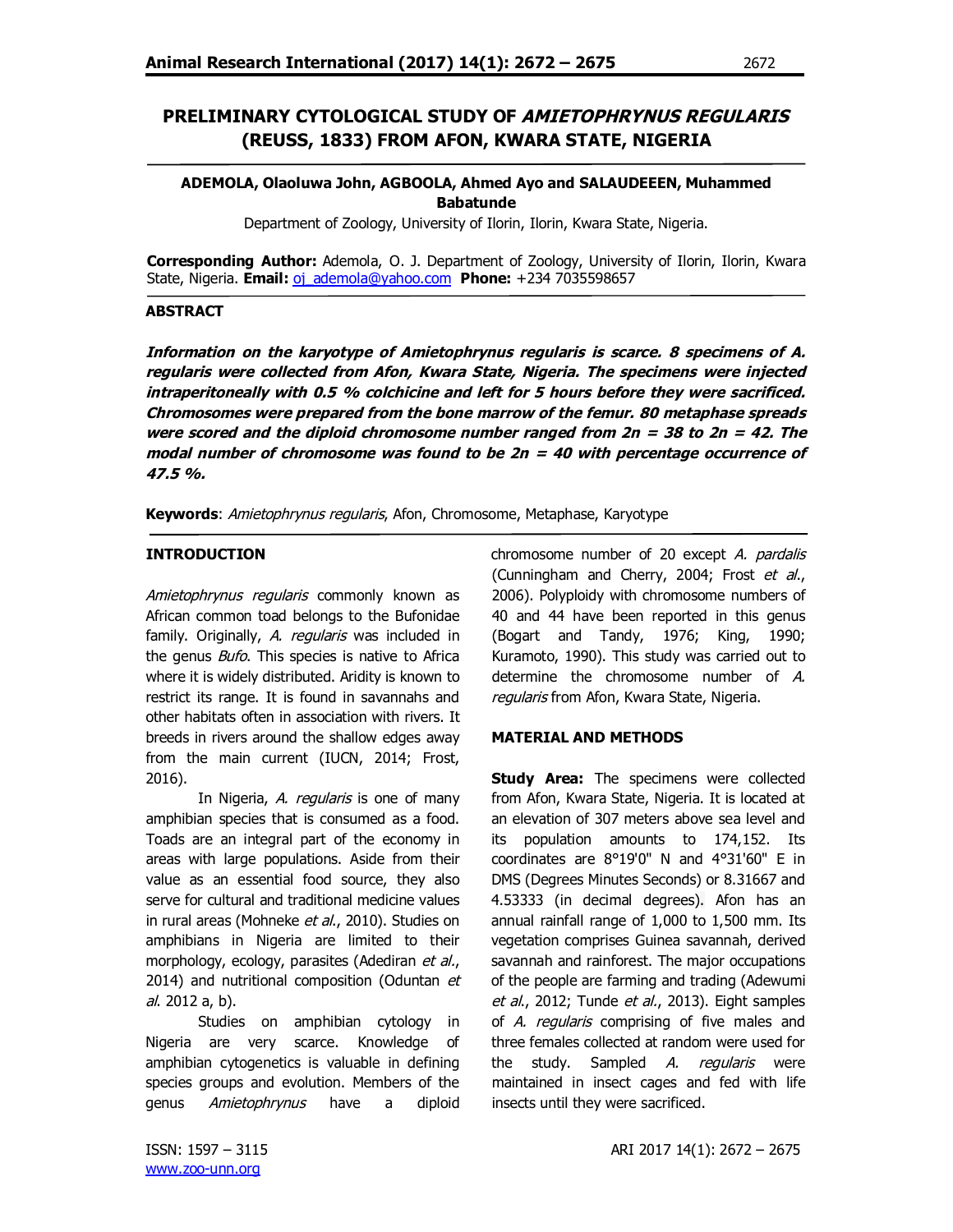**Chromosomal Preparation:** Chromosomal preparation was carried out following the conventional colchicine-hypotonic-acetic-alcohol air-drying Giemsa staining technique (Tijo and Whang, 1965) with slight modification. Each specimen received intramuscular injection of 0.5 % colchicine solution. Five hours post injection with colchicine; sampled A. regularis were sacrificed and the femur bone dissected to locate the marrow. Bone marrow was flushed out with 0.56 % of KCl and subjected to 0.56 % KCl treatment for 40 minutes. Tissue was fixed in freshly prepared Carnoy's fixative for 30 minutes and after every 10 minutes fixative was changed. Air drying dabbing method was used for preparing slides. Tissue was dabbed on clean and dry slides and eventually air-dried. Slides were stained in 3 % Giemsa stain in phosphate buffer pH 6.8 for 30 minutes. 4 slides were prepared from each specimen. Metaphase spreads from each specimen were examined and photographed under a light microscope at a magnification of x100.

#### **RESULTS AND DISCUSSION**

This report is the first on the cytogenetics of A. regularis from Afon, Kwara State, Nigeria. The results of the diploid chromosome number and their percentage occurrence are presented in Table 1.

| Table 1: Diploid chromosome number and their |  |  |                                        |  |  |  |  |
|----------------------------------------------|--|--|----------------------------------------|--|--|--|--|
|                                              |  |  | percentage occurrence in Amietophrynus |  |  |  |  |
| regularis from Afon, Kwara State, Nigeria    |  |  |                                        |  |  |  |  |

| <b>Specimen</b> | $2n = 18$ | $2n = 19$ | $2n = 20$ | $2n = 21$ |
|-----------------|-----------|-----------|-----------|-----------|
|                 |           |           | 10        | 2         |
| 2               |           | 5         | q         | 2         |
| 3               | 3         | 7         | q         |           |
| 4               | 3         | 5         | 10        | 2         |
| <b>Total</b>    | 14        | 21        | 38        |           |
| % occurrence    | 17.5      | 26.25     | 47.5      | 8.75      |

Diploid number ranged from  $2n = 19 - 2n = 21$ . The modal diploid number was found to be  $2n =$ 20, represented by 47.5 %. The mitotic metaphase spread, karyotype and idiogram of A. regularis are presented on Figures 1, 2 and 3.



**Figure 1: Metaphase spread of Amietophrynus regularis from Afon, Kwara State, Nigeria**



**Figure 2: Chromosomal karyotype of Amietophrynus regularis from Afon, Kwara State, Nigeria**



**Figure 2: An idiogram of Amietophrynus regularis constructed on the basis of chromosome numbers and the position of centromere**

The chromosomes are metacentric and submetacentric (Table 2). A karyotype formula of  $2n = 10m + 10$ sm was found for A. regularis following the nomenclature by Levan et al. (1964). The fundamental number for A. regularis was 40. Sex chromosomes were not observed as it is expected for anurans as they do not have heteromorphic sex chromosomes (Gileva and Shchupak, 2015). Polyploidy was not observed. African toads have a diploid number of  $2n = 20$ . The diploid chromosome number of A. regularis was found to be  $2n =$ 20. This agreed with the works of Bogart (1968) for members of the genus *Bufo* and Al-Shehri and Al-Saleh (2008) for *B. regularis* in Saudi Arabia.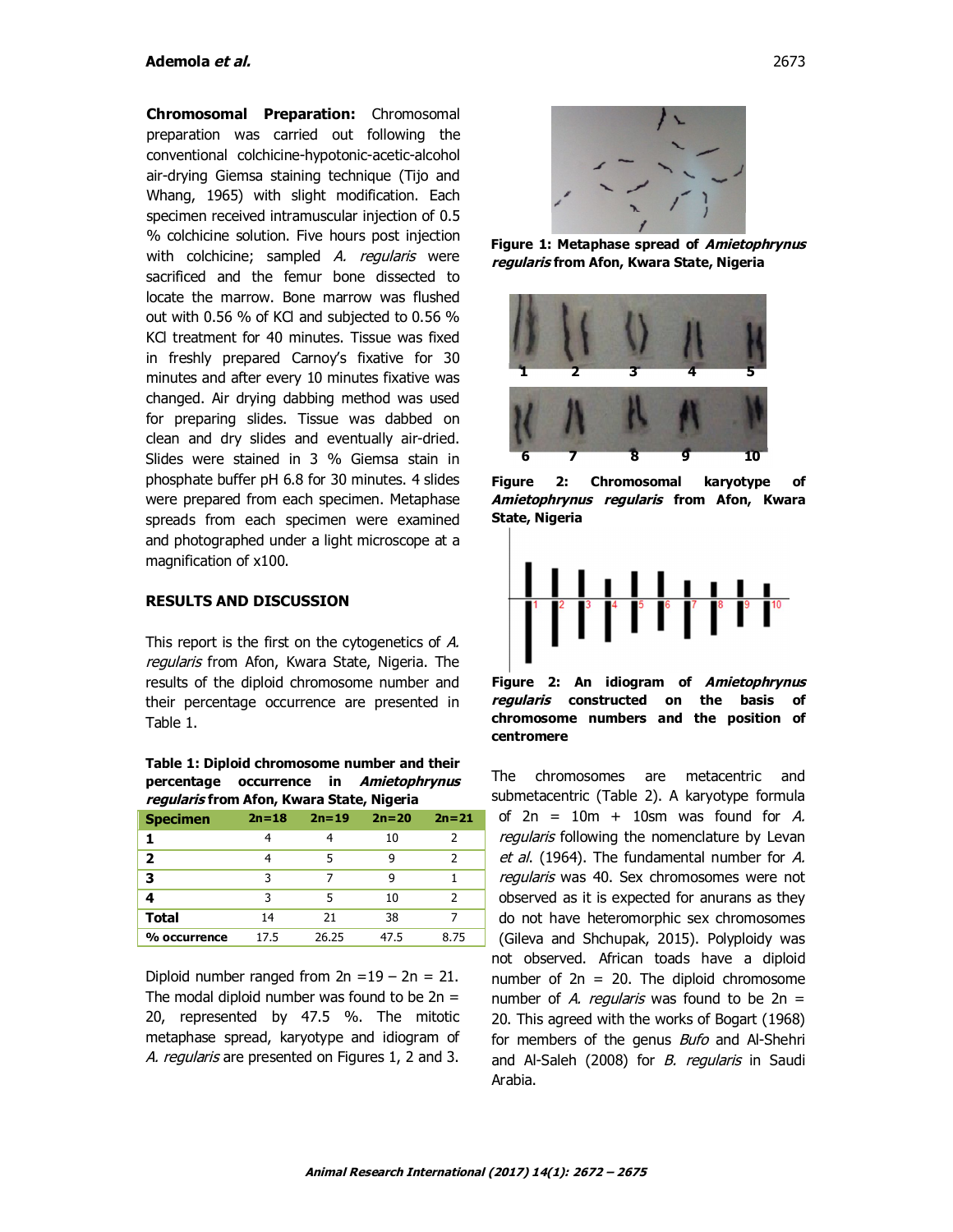| <b>Chromosome</b><br>number | Long<br>arm(q) | <b>Short</b><br>Arm(p) | $p + q$ | Arm ratio<br>p/q | <b>Type of</b><br>centromere |
|-----------------------------|----------------|------------------------|---------|------------------|------------------------------|
|                             | 2.95           | 1.66                   | 4.61    | 1.77             | M                            |
| $\overline{\mathbf{2}}$     | 2.17           | 1.38                   | 3.56    | 1.57             | <b>SM</b>                    |
| 3                           | 1.83           | 1.3                    | 3.12    | 1.41             | м                            |
| 4                           | 1.94           | 0.88                   | 2.82    | 2.22             | <b>SM</b>                    |
| 5                           | 1.52           | 1.22                   | 2.74    | 1.24             | <b>SM</b>                    |
| 6                           | 1.4            | 1.21                   | 2.62    | 1.16             | <b>SM</b>                    |
| 7                           | 1.8            | 0.81                   | 2.61    | 2.22             | M                            |
| 8                           | 1.63           | 0.73                   | 2.36    | 2.24             | <b>SM</b>                    |
| 9                           | 1.25           | 0.83                   | 2.08    | 1.5              | <b>SM</b>                    |
| 10                          | 1.23           | 0.65                   | 1.87    | 1.9              | М                            |

**Table 2: Arm ratios and types of centromeres of Amietophrynus regularis**

The chromosome number of A. regularis is conserved. Chromosomal aberrations such breaks, ring and dicentric chromosomes were not observed during scoring. The absence of aberrations in the chromosomes of A. regularis suggested that it is not significantly exposed to clastogens in Afon. A. regularis can accumulate heavy metals when exposed to pollutants (Said et al., 2015). Pollutants such as heavy metals have been reported cause to chromosomal aberrations in toad (Gileva and Shchupak, 2015). Obviously, anthropogenic activities such as mining, heavy pesticide and fertilizer usage are not common in this locality.

**Conclusion:** This study found the modal diploid number of A. regularis to be  $2n = 20$ . This confirms the diploid number as reported in previous works. This shows that the chromosome number of this species is conserved.

## **REFERENCES**

- ADEDIRAN, A. O., IDRIS, A. A. and CHIBUIKE, U. E. (2014). Detection of Kalicephalus spp. Ascaridoid spp. and Strongyloides spp. in *Bufo regularis* (Reuss, 1833) in Ibadan, South West Nigeria. Advances in Environmental Biology, 8(16): 204 – 206.
- ADEWUMI, M. O., AYINDE, O. E., ADENUGA, A. H. and ZACCHAEUS, S. T. (2012). The profitability analysis of artisanal fishing in Asa River of Kwara State, Nigeria. International Journal of Development and Sustainability,  $1(3)$ : 932 - 938.
- AL-SHEHRI, A. H. and AL-SALEH, A. A. (2008). Karyotype of amphibians in Saudi Arabia. 3. The karyotype of Bufo regularis. Asian Journal of Cell Biology,  $3: 67 - 71.$
- BOGART, J. P. (1968). Chromosome number difference in the amphibian Genus Bufo: the *Bufo regularis* species group. Evolution, 22(1): 42 – 45.
- BOGART, J. P. and TANDY, M. (1976). Polyploid amphibians: three more diploid– tetraploid cryptic species of frogs. Science, 193(4250): 334 - 335.
- CUNNINGHAM, M. J. and CHERRY, M. I. (2004). Molecular systematics of African 20-chromosome toads (Anura: Bufonidae). Molecular Phylogenetics and Evolution, 32(3): 671 – 685.
- FROST, D. R. (2016). Amphibian Species of the World: An Online Reference. Version 6.0, American Museum of Natural History, New York, USA. http://research .amnh.org/herpetology/amphibia/index. html. Accessed 18/07/2016.
- FROST, D. R., GRANT, T., FAIVOVICH, J., BAIN, R. H., HAAS, A., HADDAD, C. F. B., DE SÁ, R. O., CHANNING, A., WILKINSON, M., DONNELLAN, S. C., RAXWORTHY, C. J., CAMPBELL, J. A., BLOTTO, B. L., MOLER, P. E., DREWES, R. C., NUSSBAUM, R. A., LYNCH, J. D., GREEN, D. M. and WHEELER, W. C. (2006). The amphibian tree of life. Bulletin of the American Museum of Natural History, 297: 1 – 370.
- GILEVA, E. A. and SHCHUPAK, E. L. (2015). Chromosome instability and contents of heavy metals in amphibian from the